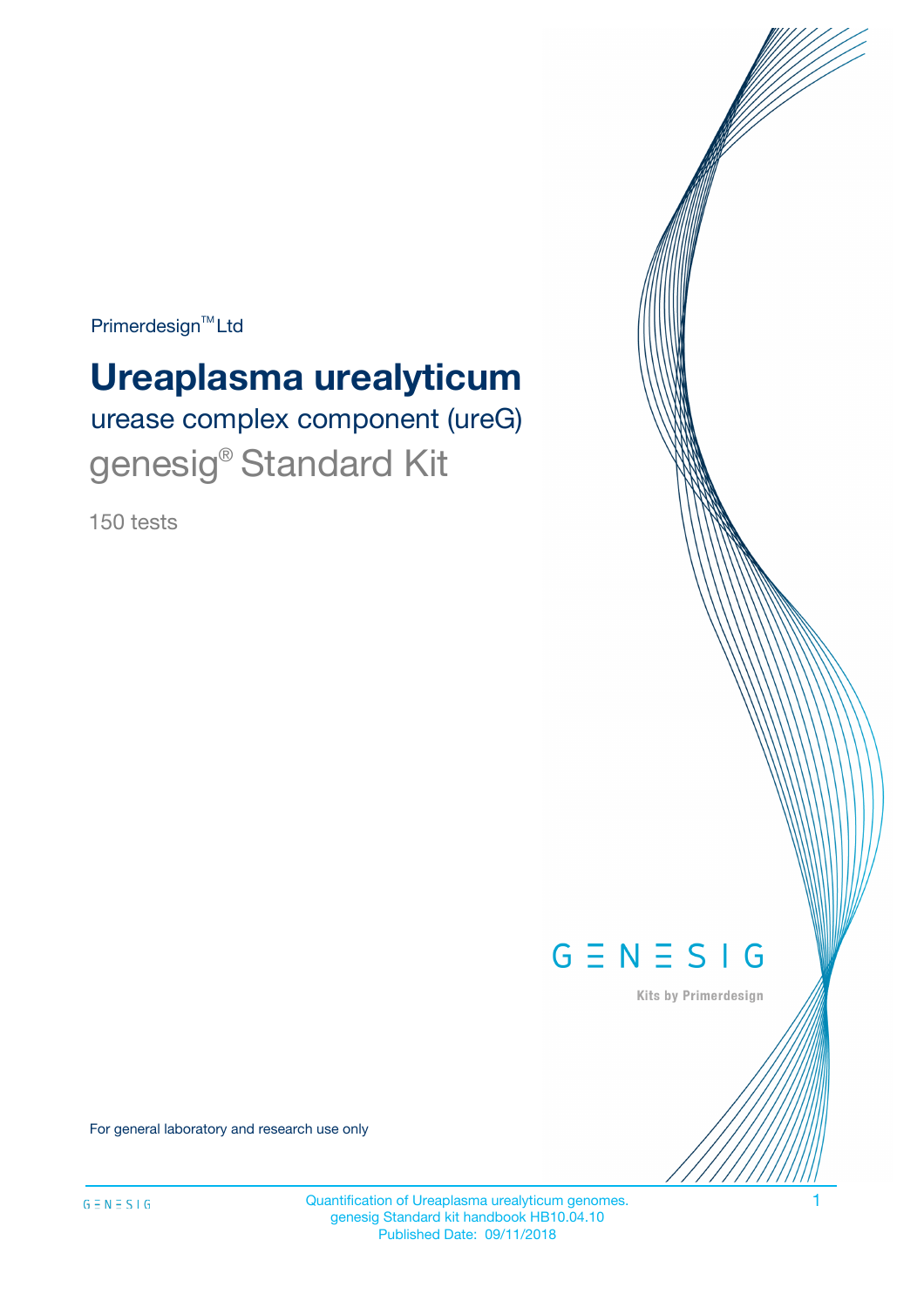## Introduction to Ureaplasma urealyticum

Ureaplasma urealyticum is a bacterium of the Mycoplasmataceae family. This bacterium has a double-stranded DNA genome of around 750K base pairs in length arranged in a single circular chromosome. U. urealyticum, like other Mollicutes has a small genome that appears to have been reduced several times to leave only essential genes, in the case of this species, 613 protein-encoding genes and 39 RNA-encoding genes.

U. urealyticum is found as part of the natural flora of the genitourinary tract of humans and can be a commensal organism causing no harm to its host. The bacterium can be transmitted via sexual contact, from mother to child or by transplant with infected organs. Infection with the bacterium passed from mother to child through the birth canal with the bacterium able to colonise the skin and mucosal membranes.

Symptoms of U. urealyticum infections depend on the location of infection and can vary between individuals. Infection in women can result infertility, recurrent pregnancy loss or pelvic pain. General symptoms can include gall stone, red, itchy eyes and chronic fatigue. The infections can be treated with antibiotics doxycyclin. However, if the infection is left untreated it can spread to the central nervous system or the joints.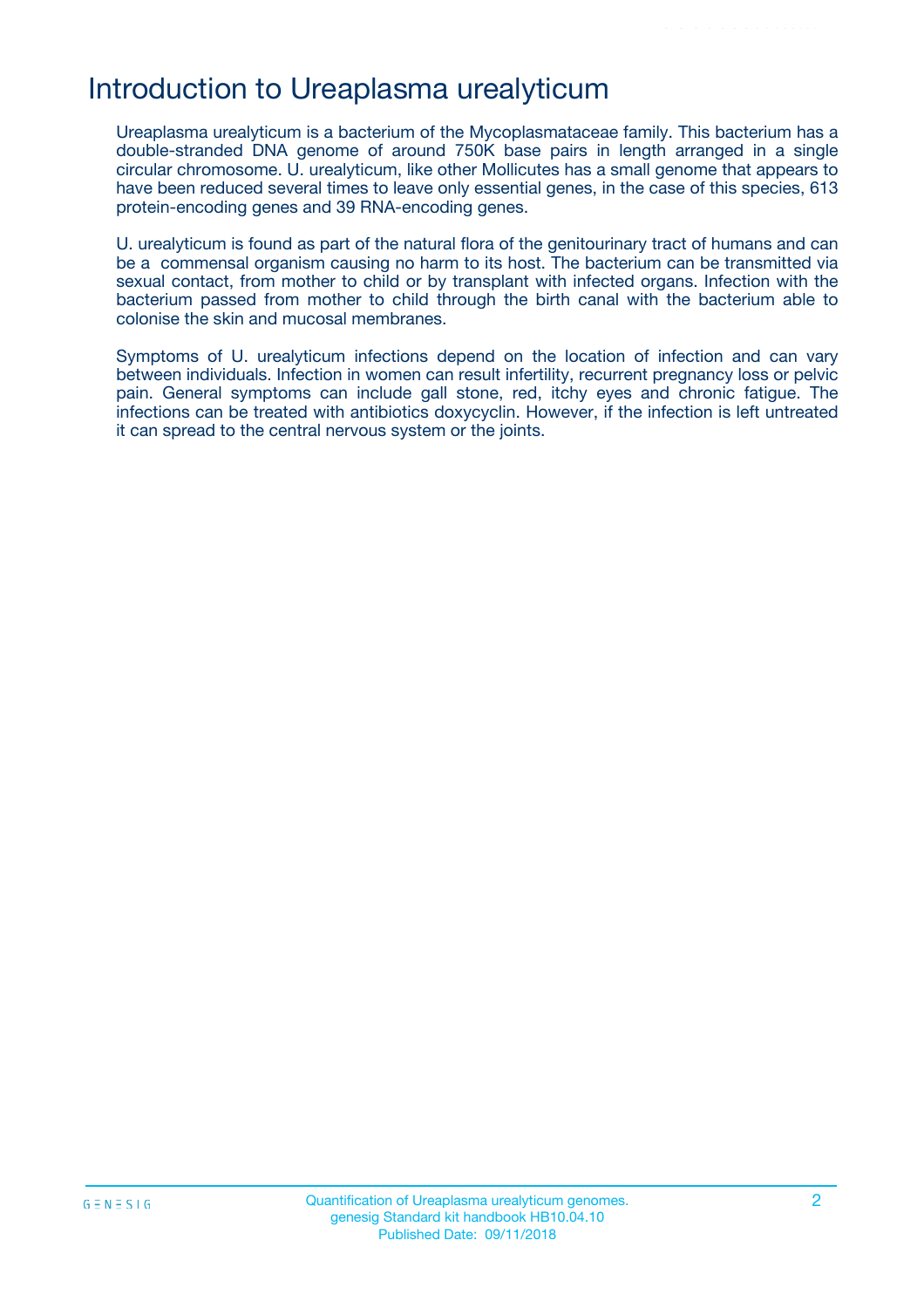

The Primerdesign genesig Kit for Ureaplasma urealyticum (U.urealyticum) genomes is designed for the in vitro quantification of U.urealyticum genomes. The kit is designed to have a broad detection profile. Specifically, the primers represent 100% homology with over 95% of the NCBI database reference sequences available at the time of design.

The dynamics of genetic variation means that new sequence information may become available after the initial design. Primerdesign periodically reviews the detection profiles of our kits and when required releases new versions.

The target sequence within the urease complex, has previously been shown to be a good genetic marker for U. urealyticum in other clinical real-time PCR based studies (A. Baczynska et.al 2004). The primers and probe sequences in this kit have 100% homology with over 95% of reference sequences in the NCBI database based on a comprehensive bioinformatics analysis and are not predicted to detect closely related U. parvum speices.

If you require further information, or have a specific question about the detection profile of this kit then please send an e.mail to enquiry@primerdesign.co.uk and our bioinformatics team will answer your question.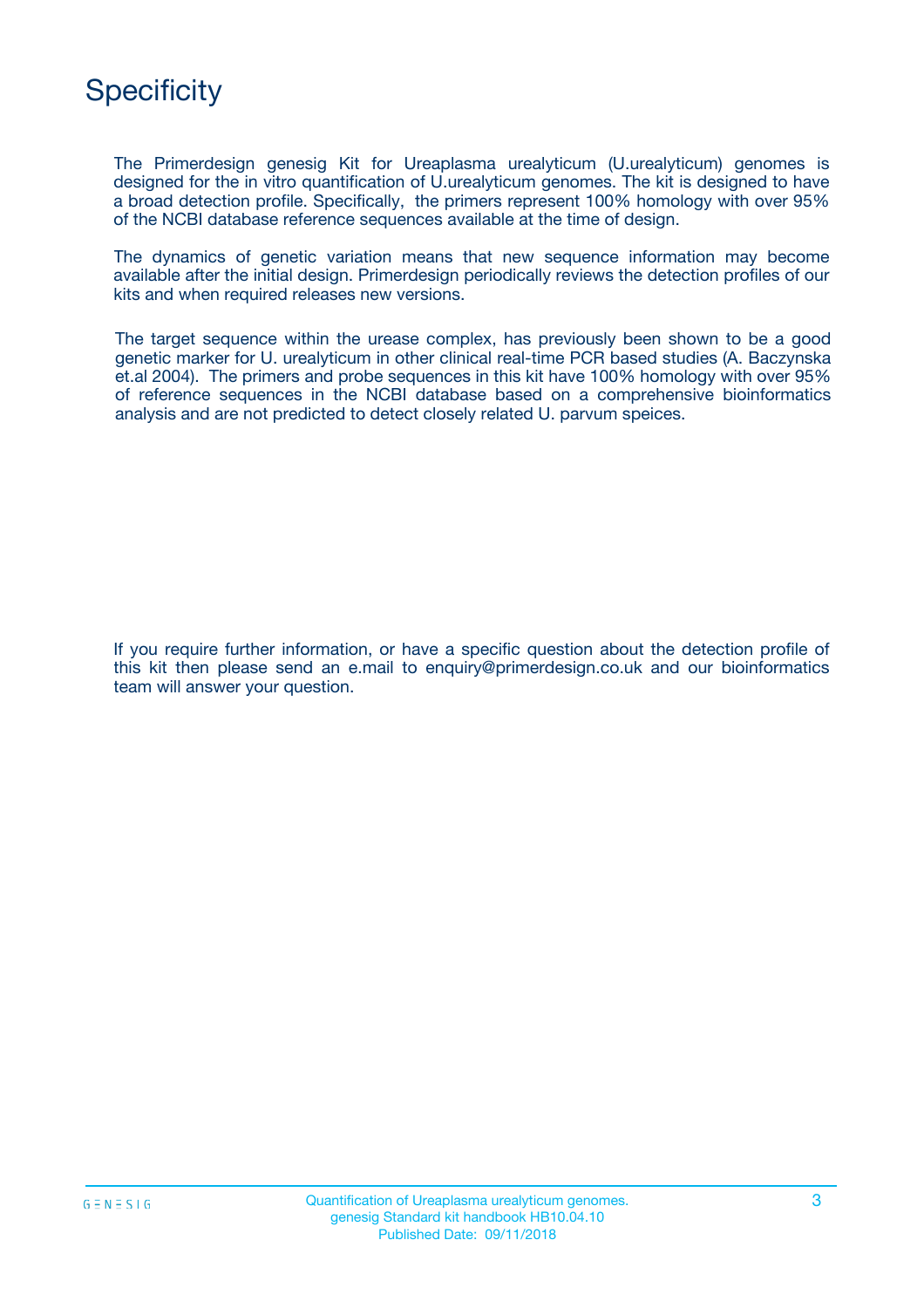# Kit contents

- **U.urealyticum specific primer/probe mix (150 reactions BROWN)** FAM labelled
- **U.urealyticum positive control template (for Standard curve RED)**
- **RNase/DNase free water (WHITE)** for resuspension of primer/probe mixes
- **Template preparation buffer (YELLOW)** for resuspension of positive control template and standard curve preparation

# Reagents and equipment to be supplied by the user

#### **Real-time PCR Instrument**

#### **Extraction kit**

This kit is recommended for use with genesig Easy DNA/RNA extraction kit. However, it is designed to work well with all processes that yield high quality RNA and DNA with minimal PCR inhibitors.

#### **oasig**TM **lyophilised or Precision**®**PLUS 2X qPCR Master Mix**

This kit is intended for use with oasig or PrecisionPLUS2X qPCR Master Mix.

**Pipettors and Tips**

**Vortex and centrifuge**

**Thin walled 1.5 ml PCR reaction tubes**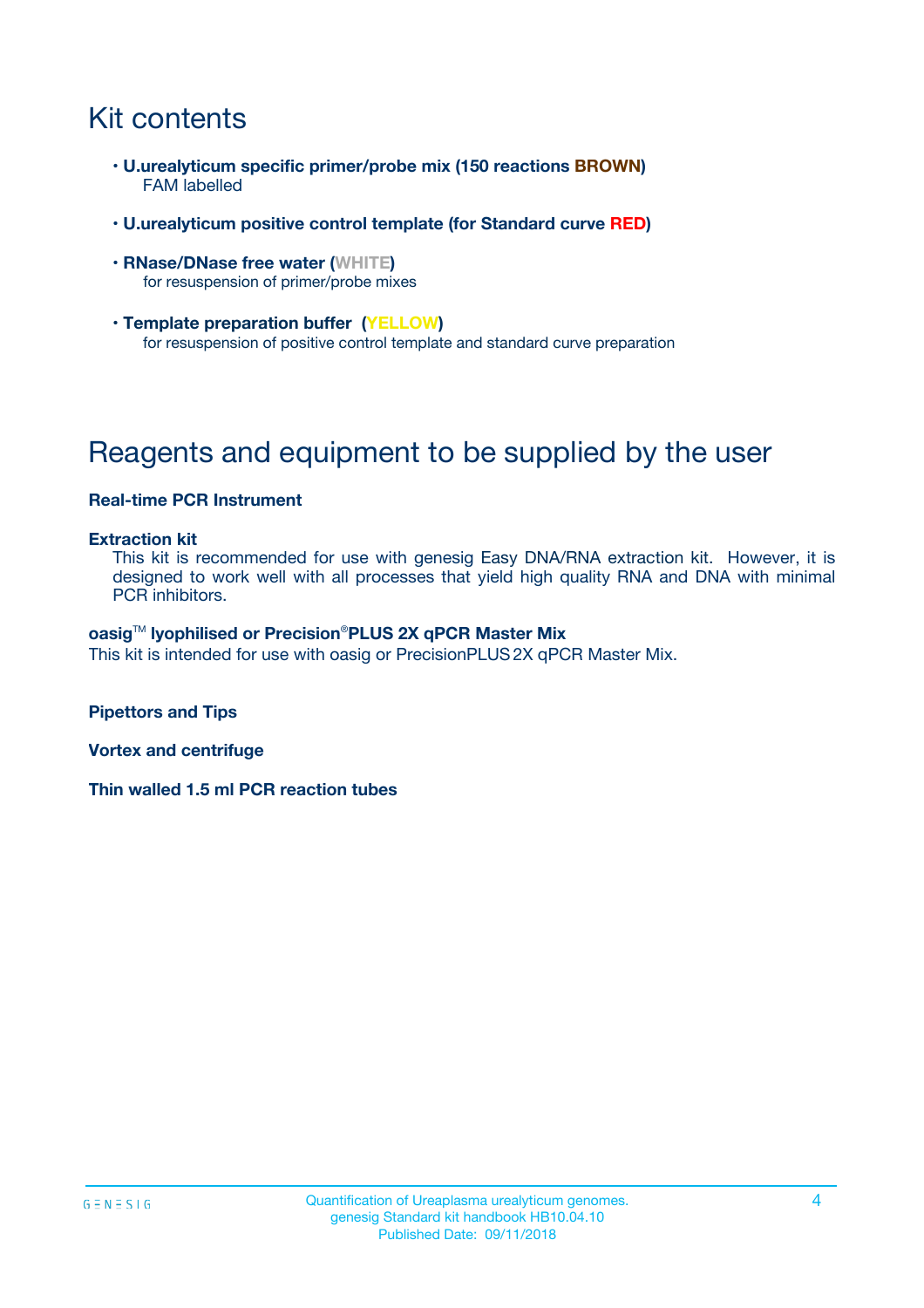### Kit storage and stability

This kit is stable at room temperature but should be stored at -20ºC on arrival. Once the lyophilised components have been resuspended they should not be exposed to temperatures above -20°C for longer than 30 minutes at a time and unnecessary repeated freeze/thawing should be avoided. The kit is stable for six months from the date of resuspension under these circumstances.

If a standard curve dilution series is prepared this can be stored frozen for an extended period. If you see any degradation in this serial dilution a fresh standard curve can be prepared from the positive control.

Primerdesign does not recommend using the kit after the expiry date stated on the pack.

### Suitable sample material

All kinds of sample material suited for PCR amplification can be used. Please ensure the samples are suitable in terms of purity, concentration, and DNA integrity. Always run at least one negative control with the samples. To prepare a negative-control, replace the template DNA sample with RNase/DNase free water.

### Dynamic range of test

Under optimal PCR conditions genesig U.urealyticum detection kits have very high priming efficiencies of >95% and can detect less than 100 copies of target template.

### Notices and disclaimers

This product is developed, designed and sold for research purposes only. It is not intended for human diagnostic or drug purposes or to be administered to humans unless clearly expressed for that purpose by the Food and Drug Administration in the USA or the appropriate regulatory authorities in the country of use. During the warranty period Primerdesign genesig detection kits allow precise and reproducible data recovery combined with excellent sensitivity. For data obtained by violation to the general GLP guidelines and the manufacturer's recommendations the right to claim under guarantee is expired. PCR is a proprietary technology covered by several US and foreign patents. These patents are owned by Roche Molecular Systems Inc. and have been sub-licensed by PE Corporation in certain fields. Depending on your specific application you may need a license from Roche or PE to practice PCR. Additional information on purchasing licenses to practice the PCR process may be obtained by contacting the Director of Licensing at Roche Molecular Systems, 1145 Atlantic Avenue, Alameda, CA 94501 or Applied Biosystems business group of the Applera Corporation, 850 Lincoln Centre Drive, Foster City, CA 94404. In addition, the 5' nuclease assay and other homogeneous amplification methods used in connection with the PCR process may be covered by U.S. Patents 5,210,015 and 5,487,972, owned by Roche Molecular Systems, Inc, and by U.S. Patent 5,538,848, owned by The Perkin-Elmer Corporation.

### Trademarks

Primerdesign™ is a trademark of Primerdesign Ltd.

genesig $^\circledR$  is a registered trademark of Primerdesign Ltd.

The PCR process is covered by US Patents 4,683,195, and 4,683,202 and foreign equivalents owned by Hoffmann-La Roche AG. BI, ABI PRISM® GeneAmp® and MicroAmp® are registered trademarks of the Applera Genomics (Applied Biosystems Corporation). BIOMEK® is a registered trademark of Beckman Instruments, Inc.; iCycler™ is a registered trademark of Bio-Rad Laboratories, Rotor-Gene is a trademark of Corbett Research. LightCycler™ is a registered trademark of the Idaho Technology Inc. GeneAmp®, TaqMan® and AmpliTaqGold® are registered trademarks of Roche Molecular Systems, Inc., The purchase of the Primerdesign reagents cannot be construed as an authorization or implicit license to practice PCR under any patents held by Hoffmann-LaRoche Inc.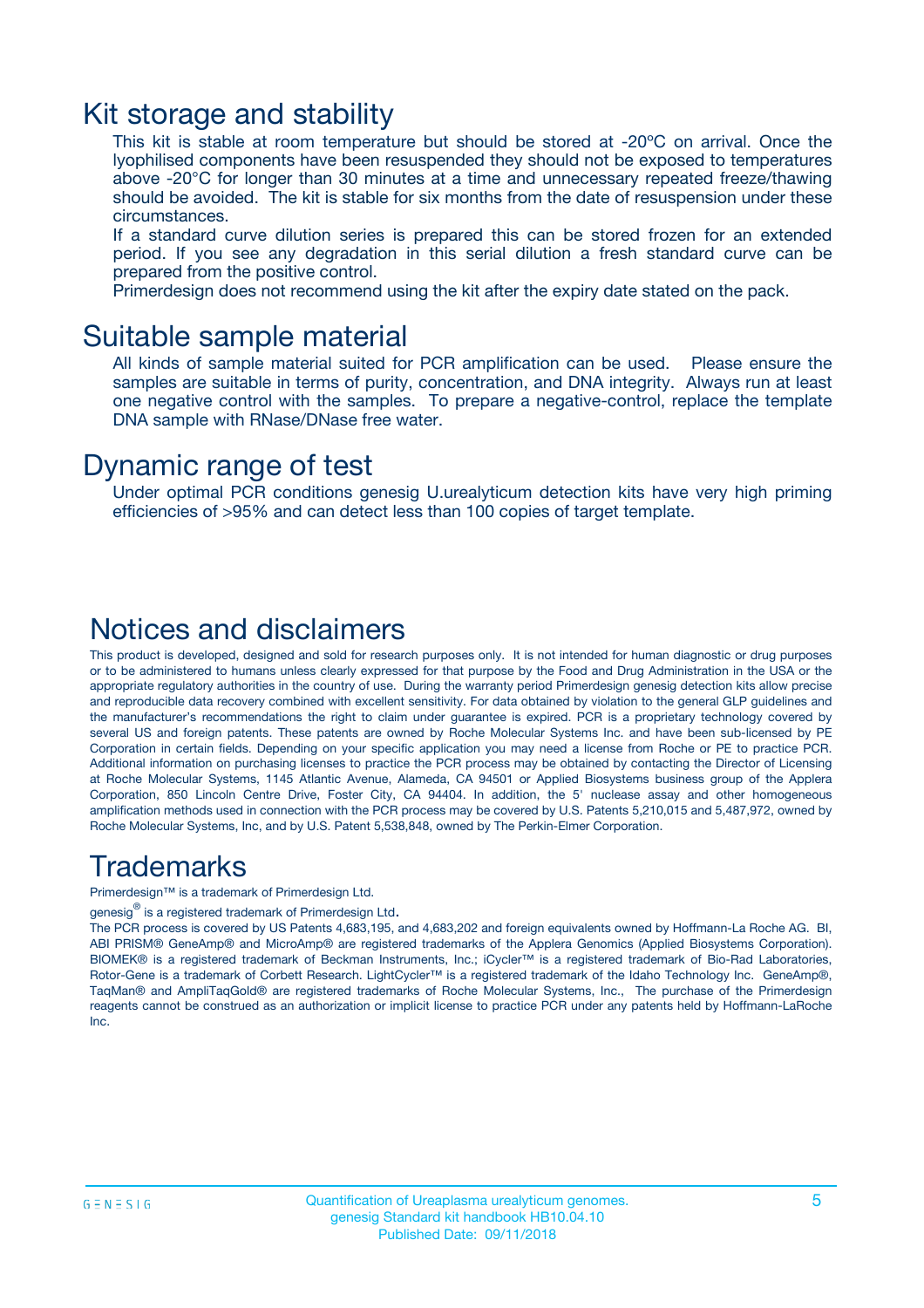## Principles of the test

#### **Real-time PCR**

A U.urealyticum specific primer and probe mix is provided and this can be detected through the FAM channel.

The primer and probe mix provided exploits the so-called TaqMan® principle. During PCR amplification, forward and reverse primers hybridize to the U.urealyticum DNA. A fluorogenic probe is included in the same reaction mixture which consists of a DNA probe labeled with a 5`-dye and a 3`-quencher. During PCR amplification, the probe is cleaved and the reporter dye and quencher are separated. The resulting increase in fluorescence can be detected on a range of qPCR platforms.

#### **Positive control**

For copy number determination and as a positive control for the PCR set up, the kit contains a positive control template. This can be used to generate a standard curve of U.urealyticum copy number / Cq value. Alternatively the positive control can be used at a single dilution where full quantitative analysis of the samples is not required. Each time the kit is used, at least one positive control reaction must be included in the run. A positive result indicates that the primers and probes for detecting the target U.urealyticum gene worked properly in that particular experimental scenario. If a negative result is obtained the test results are invalid and must be repeated. Care should be taken to ensure that the positive control does not contaminate any other kit component which would lead to false-positive results. This can be achieved by handling this component in a Post PCR environment. Care should also be taken to avoid cross-contamination of other samples when adding the positive control to the run. This can be avoided by sealing all other samples and negative controls before pipetting the positive control into the positive control well.

#### **Negative control**

To validate any positive findings a negative control reaction should be included every time the kit is used. For this reaction the RNase/DNase free water should be used instead of template. A negative result indicates that the reagents have not become contaminated while setting up the run.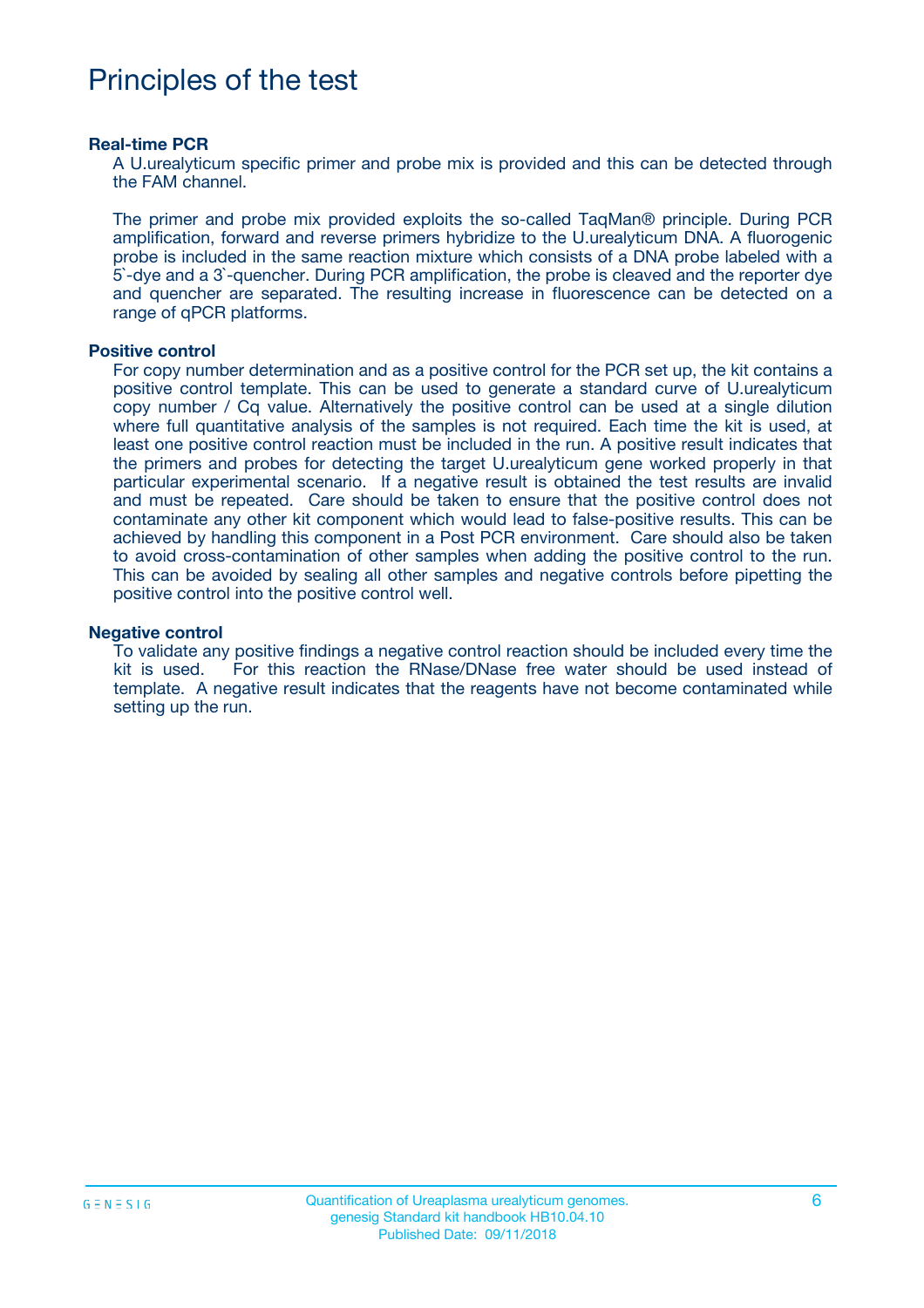### Resuspension protocol

To minimize the risk of contamination with foreign DNA, we recommend that all pipetting be performed in a PCR clean environment. Ideally this would be a designated PCR lab or PCR cabinet. Filter tips are recommended for all pipetting steps.

#### **1. Pulse-spin each tube in a centrifuge before opening.**

This will ensure lyophilised primer and probe mix is in the base of the tube and is not spilt upon opening the tube.

**2. Resuspend the kit components in the RNase/DNase free water supplied, according to the table below.**

To ensure complete resuspension, vortex each tube thoroughly.

| Component - resuspend in water         | Volume |
|----------------------------------------|--------|
| <b>Pre-PCR pack</b>                    |        |
| U.urealyticum primer/probe mix (BROWN) | 165 ul |

#### **3. Resuspend the positive control template in the template preparation buffer supplied, according to the table below:**

To ensure complete resuspension, vortex the tube thoroughly.

| Component - resuspend in template preparation buffer | Volume      |
|------------------------------------------------------|-------------|
| <b>Post-PCR heat-sealed foil</b>                     |             |
| U.urealyticum Positive Control Template (RED) *      | $500$ $\mu$ |

\* This component contains high copy number template and is a VERY significant contamination risk. It must be opened and handled in a separate laboratory environment, away from the other components.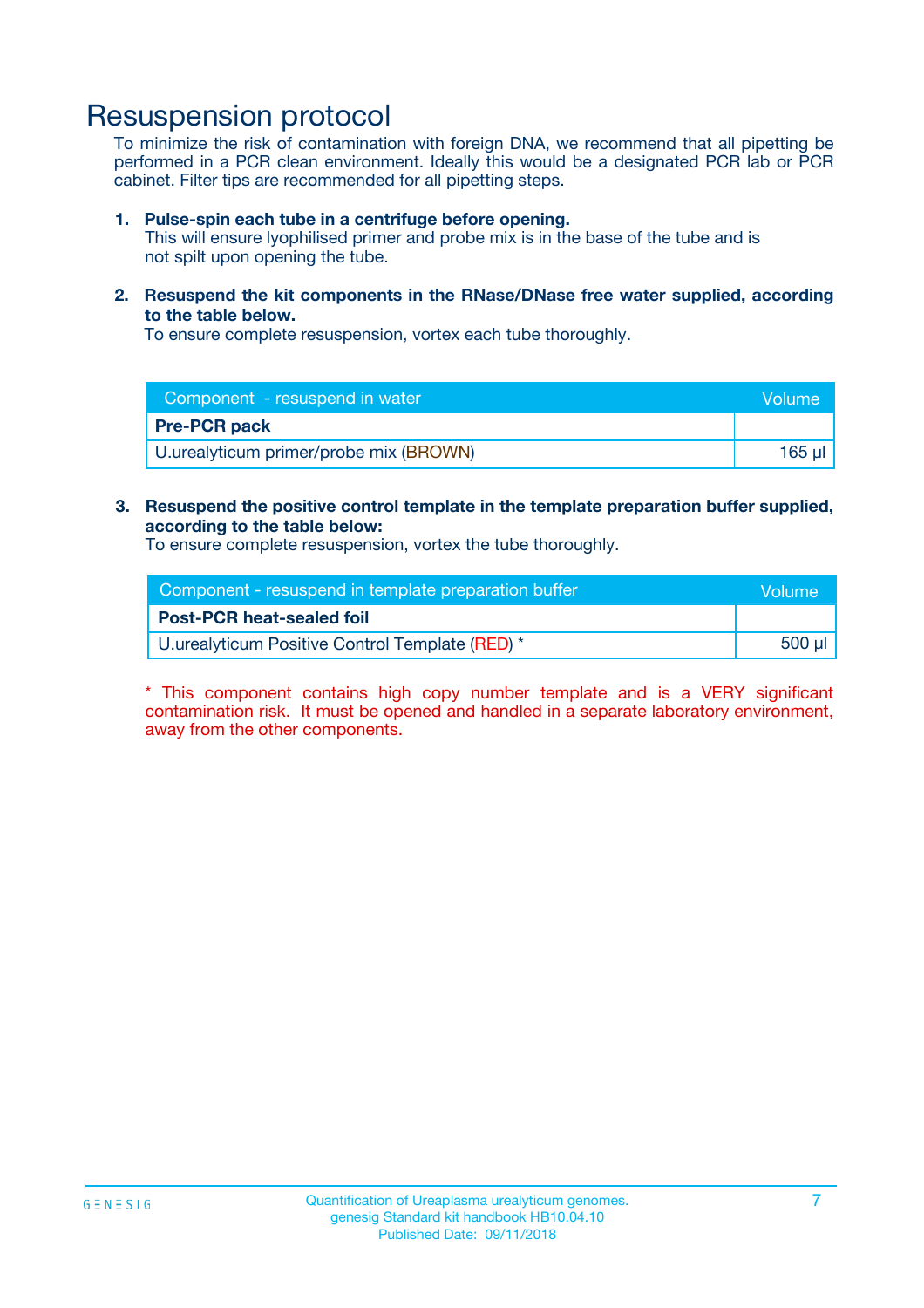# qPCR detection protocol

**1. For each DNA sample prepare a reaction mix according to the table below:** Include sufficient reactions for positive and negative controls.

| Component                                 | Volume   |
|-------------------------------------------|----------|
| oasig or PrecisionPLUS 2X qPCR Master Mix | 10 $\mu$ |
| U.urealyticum primer/probe mix (BROWN)    | 1 $\mu$  |
| <b>RNase/DNase free water (WHITE)</b>     | $4 \mu$  |
| <b>Final Volume</b>                       | $15 \mu$ |

- **2. Pipette 15µl of this mix into each well according to your qPCR experimental plate set up.**
- **3. Prepare DNA templates for each of your samples.**
- **4. Pipette 5µl of DNA template into each well, according to your experimental plate set up.**

For negative control wells use 5µl of RNase/DNase free water. The final volume in each well is 20µl.

**5. If a standard curve is included for quantitative analysis, prepare a reaction mix according to the table below:**

| Component                                 | Volume     |
|-------------------------------------------|------------|
| oasig or PrecisionPLUS 2X qPCR Master Mix | 10 µl      |
| U.urealyticum primer/probe mix (BROWN)    | 1 µI       |
| <b>RNase/DNase free water (WHITE)</b>     | $4 \mu$    |
| <b>Final Volume</b>                       | $15$ $\mu$ |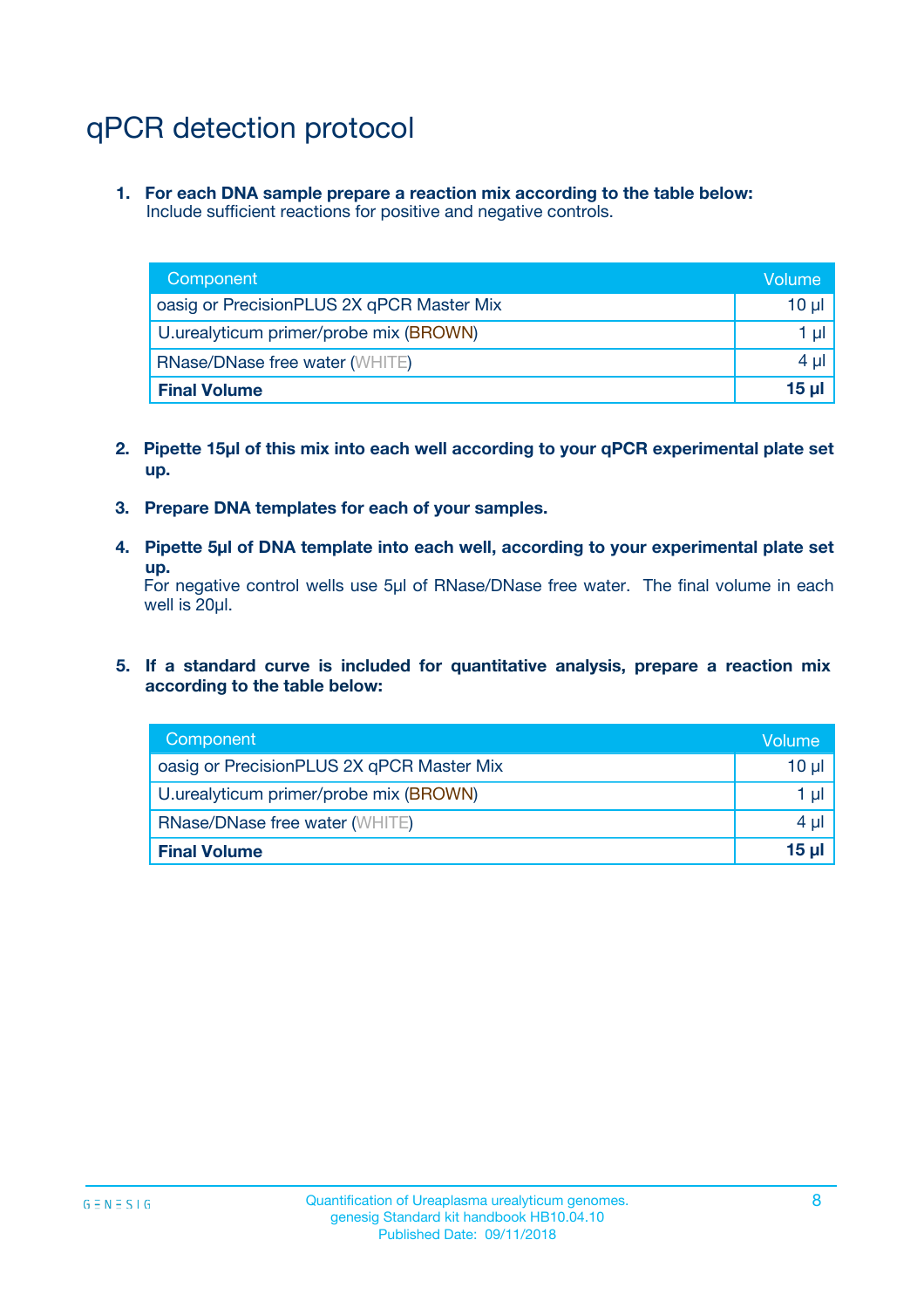#### **6. Preparation of a standard curve dilution series.**

- 1) Pipette 90µl of template preparation buffer into 5 tubes and label 2-6
- 2) Pipette 10µl of Positive Control Template (RED) into tube 2
- 3) Vortex thoroughly
- 4) Change pipette tip and pipette 10µl from tube 2 into tube 3
- 5) Vortex thoroughly

Repeat steps 4 and 5 to complete the dilution series

| <b>Standard Curve</b>         | <b>Copy Number</b>     |
|-------------------------------|------------------------|
| Tube 1 Positive control (RED) | $2 \times 10^5$ per µl |
| Tube 2                        | $2 \times 10^4$ per µl |
| Tube 3                        | $2 \times 10^3$ per µl |
| Tube 4                        | $2 \times 10^2$ per µl |
| Tube 5                        | 20 per µl              |
| Tube 6                        | $2$ per $\mu$          |

7. Pipette 5µl of standard template into each well for the standard curve according to your experimental plate set up.

#### The final volume in each well is 20µl.

## qPCR amplification protocol

Amplification conditions using oasig or PrecisionPLUS2X qPCR Master Mix.

|             | <b>Step</b>       | <b>Time</b>     | Temp           |
|-------------|-------------------|-----------------|----------------|
|             | Enzyme activation | 2 min           | $95^{\circ}$ C |
| Cycling x50 | Denaturation      | 10 <sub>s</sub> | 95 $°C$        |
|             | DATA COLLECTION * | 60 s            | 60 °C          |

\* Fluorogenic data should be collected during this step through the FAM channel